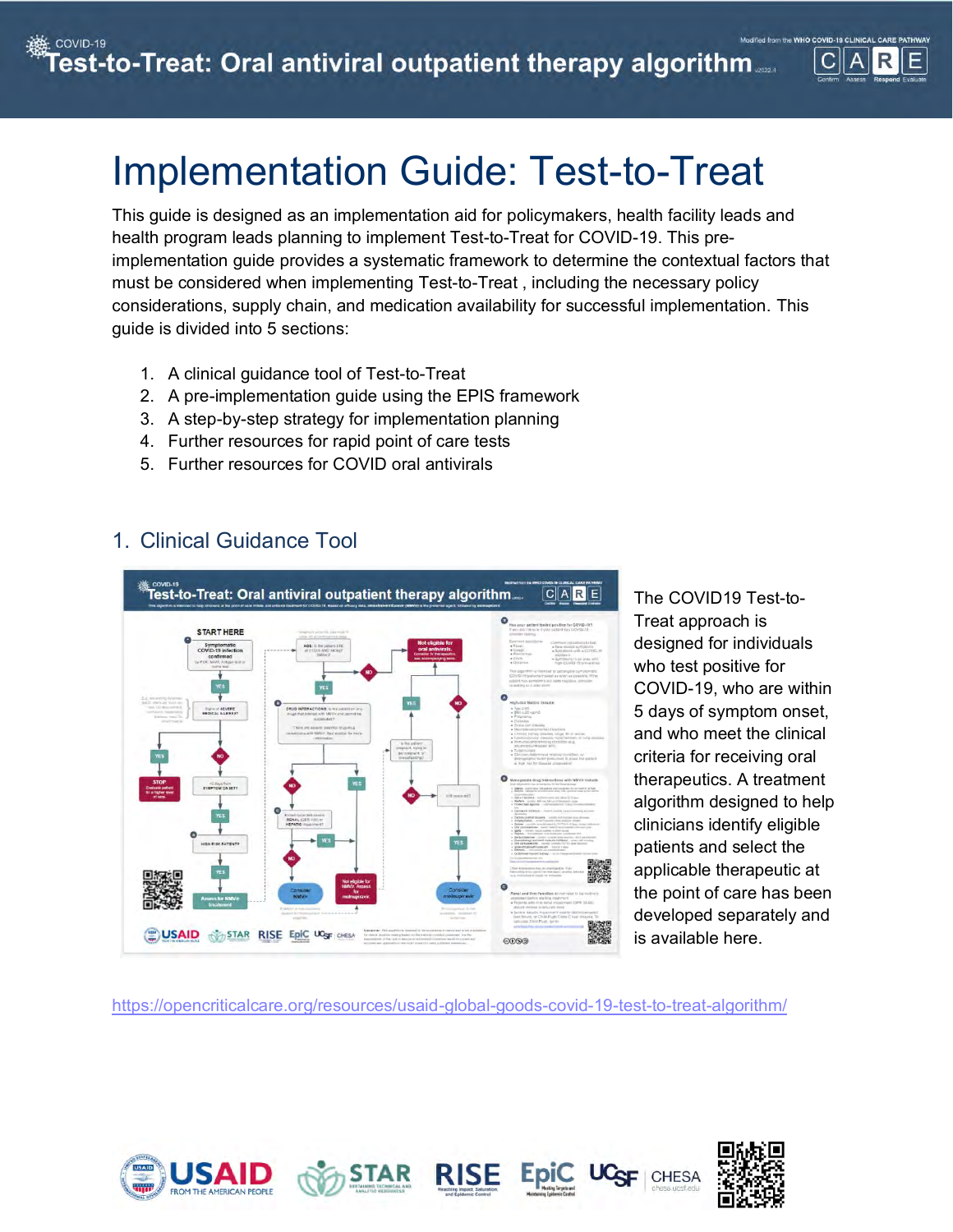## 2. Pre-implementation guide using the EPIS framework

This guide was developed based on the EPIS framework (see below) for implementation, grounded in the four phases of Exploration, Preparation, Implementation & Sustainment. The contextual considerations are divided between the health systems level and the service delivery venue level, providing a structured approach for further delineating the key domains within these contexts that need to be considered. Provided within the guide are details related to the service delivery venue (inner context) and the health system (outer context) which will be key considerations for successful implementation. The interconnectedness of these factors must be considered, through identification of key facilitators or bridging factors, and supported by innovative factors. Consider using the sections below as a checklist, and thus an opportunity to identify gaps, that if not addressed would impede the implementation of Test-to-Treat .

### **Health Systems Levels (outer context)**

To effectively implement the COVID-19 Test-to-Treat approach, essential elements include governmental buy-in, adequate funding for operational support, and equitable and open access to diagnostic services. Specific considerations at the MOH/health systems-level include:

- **Leadership:** National drug regulatory authority approvals/authorizations and relevant local/national treatment guidelines endorsement of the relevant therapeutics, as well as rapid diagnostic tests for COVID-19, are needed. Early identification of MOH leaders and champion will promote integration and adoption of the intervention.
- **Service environment / Policies:** Proactive policies such as those that positively reinforce the use of rapid tests for clinical decision making are necessary to support the implementation of integrated Test-to-Treat programs within existing health care settings. These policies include decentralized testing services (including rapid diagnostic tests and self-testing) and wide availability of medications, specifically targeted at vulnerable populations.
- **Funding / Contracting:** Test-to-Treat is well-suited for settings with universal health coverage, or where the cost of medications is not prohibitive to access. Furthermore, settings where medications can be accessed without a physician prescription will remove one more barrier to accessing treatment in a timely manner. Other considerations are how the approach will fit within the range of existing funded services, cost-absorption capacity of the venues and impact on workforce stability.
- **Inter-organizational environment and networks:** The Test-to-Treat approach is also an opportunity to identify individuals with other (non-COVID) conditions. Ideally the selected service delivery venue should be able to provide onward, on-site referral for non-COVID services (i.e., TB testing). The clinical team on site must have the ability to triage COVID-19 infected individuals who may require a high level of care (i.e., patients needing supplemental oxygen, IV fluids etc.). The venue must be able to provide acute interventions to stabilize the patient and provide an onward referral in a timely manner. Lastly for COVID case management, venue should also have the oppoertunity to identify







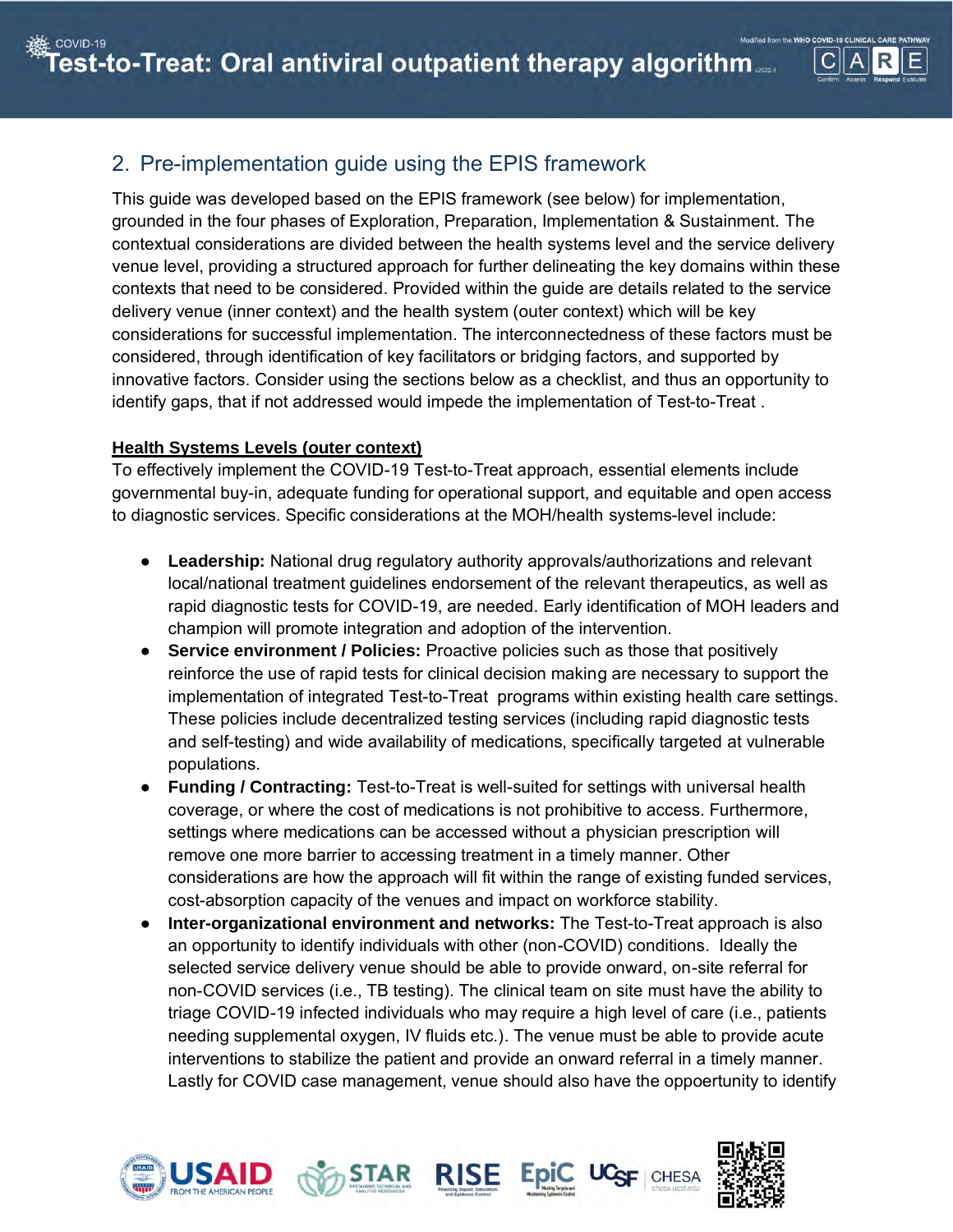

individuals who are yet to be vaccinated or in need of a booster, and either provide vaccination or appropiate referal.

- **Patient/Client Characteristics:** Selected venues for implementation must be equipped to receive and care for patients with potential COVID-19, including having adequate PPE on hand.
- **Patient/Client advocacy:** Patients must be able to self-refer for services (e.g., arrive with their positive COVID-19 test), be able to present for care quickly after the onset of symptoms and within the five-day treatment window of symptom onset. Walk-in services are most able to meet these criteria. Targeted campaigns for demand generation and to promote community awareness will be key to ensuing client advocacy for Test-to-Treat availability and uptake.

#### **Service Delivery Venue Consideration (inner context)**

Test-to-Treat is amenable for delivery across clinic settings, ranging from community health centers, various levels of health facilities, pharmacies and mobile units. Decentralized service delivery will likely improve access, and proactive strategies to increase reach and access at the community level should be considered. Very little equipment will be needed to facilitate the intervention. Specific considerations:

- **Leadership:** Test-to-Treat as an intervention should be implemented expeditiously, therefore requiring facility leadership and administrative buy-in. Services will ideally be integrated with other primary healthcare functions or urgent care activities, requiring leadership investment and support.
- **Organizational:** Health facilities will need to make available necessary supplies and medications to participate in Test-to-Treat programs, including tests, appropriate infection prevention & control supplies, and medications for initiating treatment. Appropriate policies should be adapted at the facility level in keeping with regional and national guidelines. Facilities will need a plan for effective patient identification, initial treatment when necessary, and transfer of patients requiring a higher level of clinical care.
- **Quality monitoring:** Quality service delivery requires strategies to monitor: the supply chain, appropriate prescribing, fidelity/infidelity to the algorithm and referrals for a higher level of care. Monitoring for adverse drug reactions should be instituted, as well as guidance for patients to self-monitor for adverse events, and a well-defined self-referral pathway for patients who need higher level of care.
- **Staffing:** In keeping with local practice norms, medication can/should be prescribed by physicians, nurses or pharmacists. The minimum competencies of prescribing clinicians should be an ability to correctly identify the most appropriate therapeutic agent, the ability to detect drug-drug interactions, the ability to provide patient counseling on adverse drug events, and the ability to clinically triage individuals who need a higher level of care and thus cannot be treated under the Test-to-Treat algorithm. Staff should also be available to help with the administration and interpretation of tests. Additional







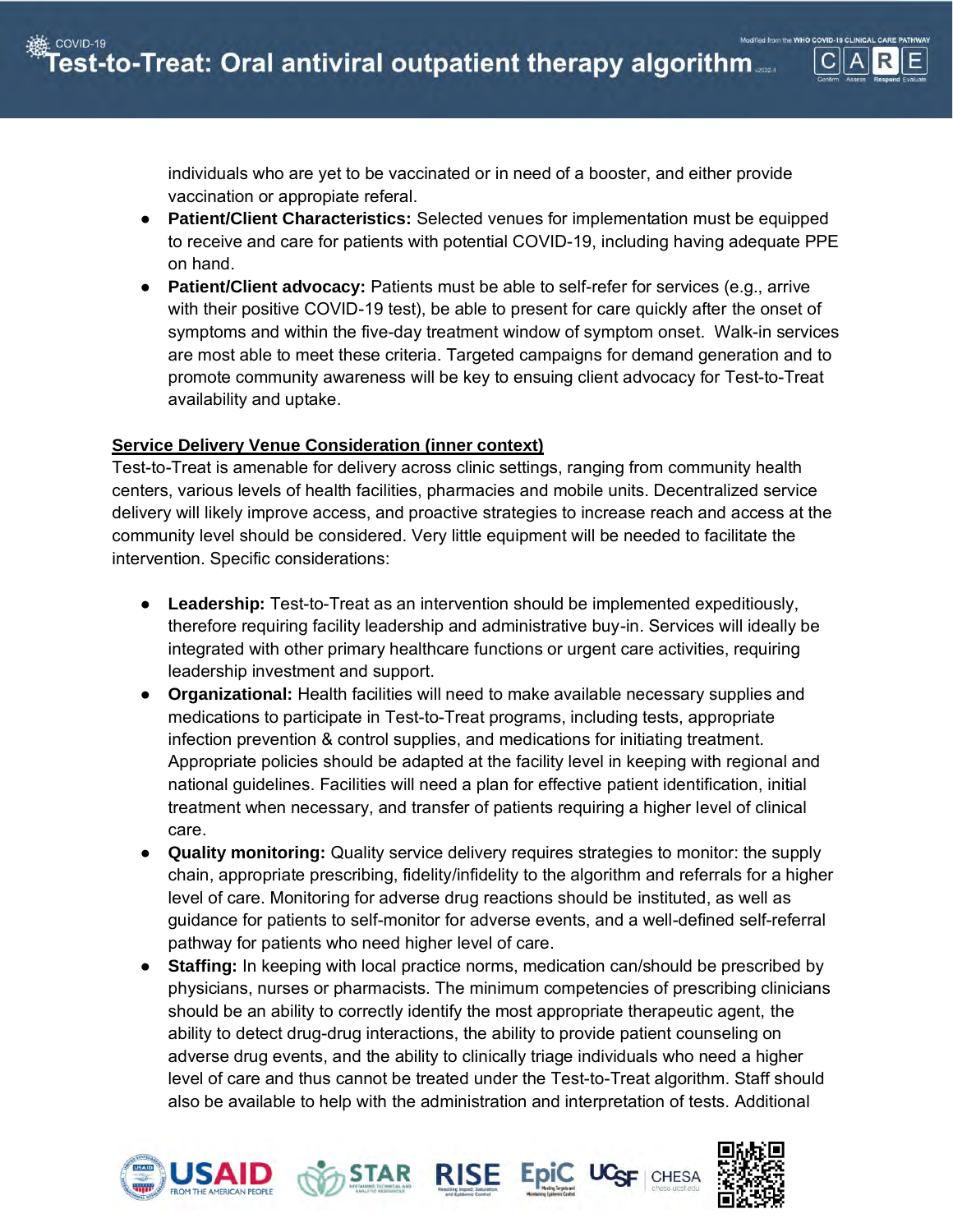staffing models such as community health workers may be used to increase reach, especially to vulnerable populations. Strategies must be in place to provide supportive supervision and to evaluate competency in correctly identifying suitable clients. Clinical instructions on the use and cautions for specific antivirals must be provided. Community health workers may support operations in the service delivery venue, by collecting client data, screening for eligibility, as well as completion of vital signs to flag clients who have an oxygen requirement and thus will need a higher level of care.

**Individual:** Individual patients will need to understand the signs and symptoms of COVID-19, the importance of timely diagnosis, when and how to access testing (or selftesting) for COVID19, risk factors for more severe disease progression, and availability of treatment options in their own community. Specific demand generation and outreach activities can support knowledge acquisition and information dissemination. Patients will also need clear information regarding reasons to return for evaluation or further care after initiation of treatment, whether due to worsening clinical symptoms or possible adverse drug reactions.

#### **Facilitators (Bridging Factors)**

Additional facilitators can strengthen Test-to-Treat implementation, by improving the uptake of the intervention through awareness and demand generation. Feasibility of successful programming and accessibility of the intervention will also effect uptake.

- **Community/Academic Partnership**: Consider identifying thought leaders to become early adopters and even champions of the intervention; consider their role in training venue staff but also in providing local adaptation/modifications to the Test-to-Treat algorithm.
- **Pilot Implementation/demonstration**: Additional value will be gained through pilot programs and evaluation of impact.
- **Purveyors/Intermediaries:** There must be adequate supply of needed tests, drugs and PPE at reasonable cost; ensure a local stable supply chain and that the current supply meet the needs of anticipated patients.
- **Health systems integration:** Integration of Test-to-Treat within existing COVID service delivery venues, such as COVID vaccination or testing sites.

#### **Innovation Factors**

Innovation factors are supporters or strategies that can augment implementation through design innovation and modification of human factors.

- **Fit for the system/organization/provider/patient-client:** Strategies for service integration, can Test-to-Treat be paired with rapid POC testing (including self-testing)? How can Test-to-Treat fit within existing frameworks?
- **Innovation Developers:** The development of Test-to-Treat policies, algorithms and tools must consider the context for usage, and will only be successful if feasibility is considered in development of tools.
- **Innovation Characteristics:** The testing and treatment components of Test-to-Treat must be accessible, affordable, and matched with appropriate patients.







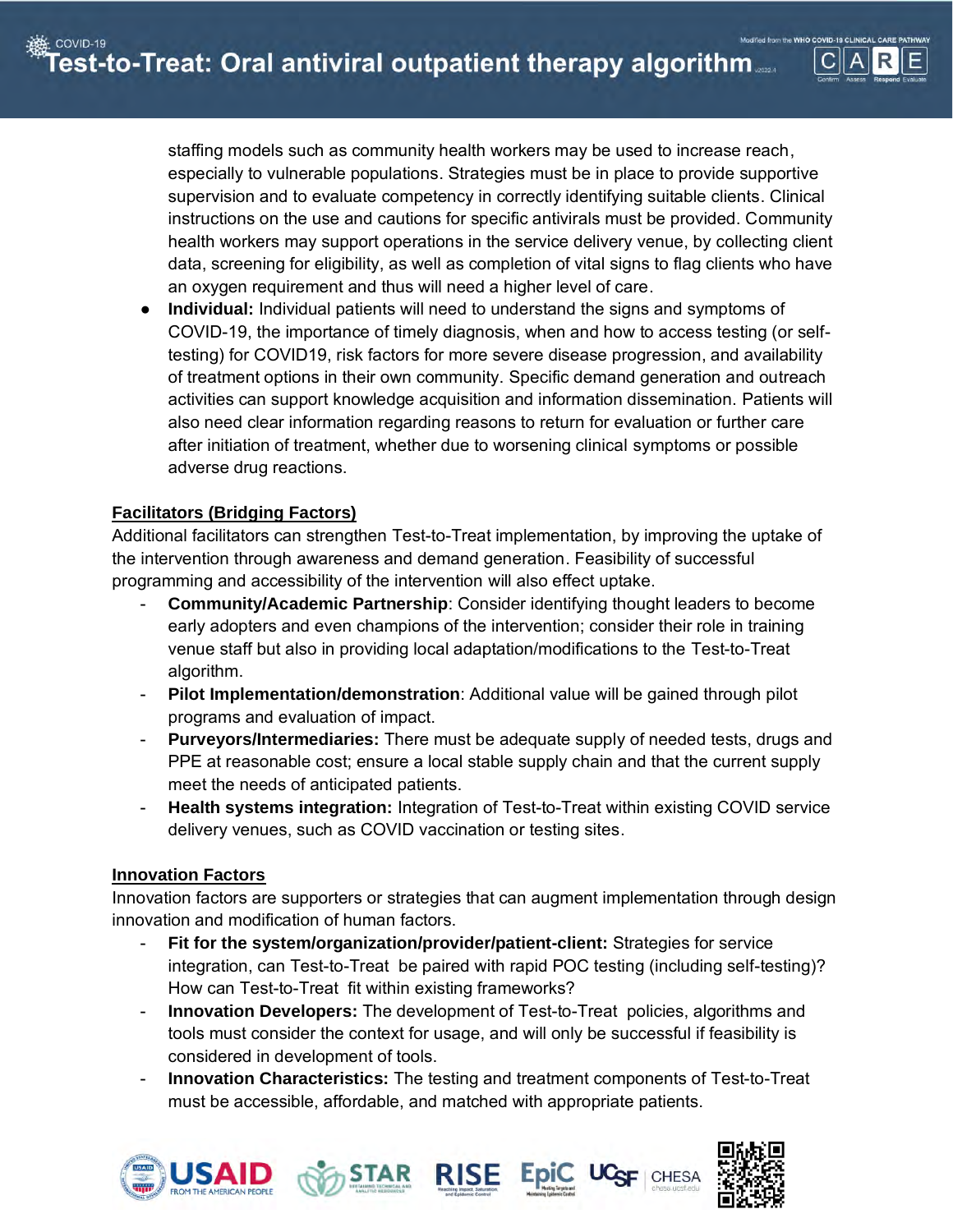## 3. A step-by-step strategy for implementation planning



The four phases of the EPIS framework (Exploration, Preparation, Implementation and Sustainment) can be used to align with and guide the implementation process. These four phases are interconnected and can be envisioned as a cycle, but also represent critical and distinct phases of implementation. The factors listed above, including inner & outer contexts, with the bridging and innovation factors, span the phases listed below, and should be considered within the different phases.









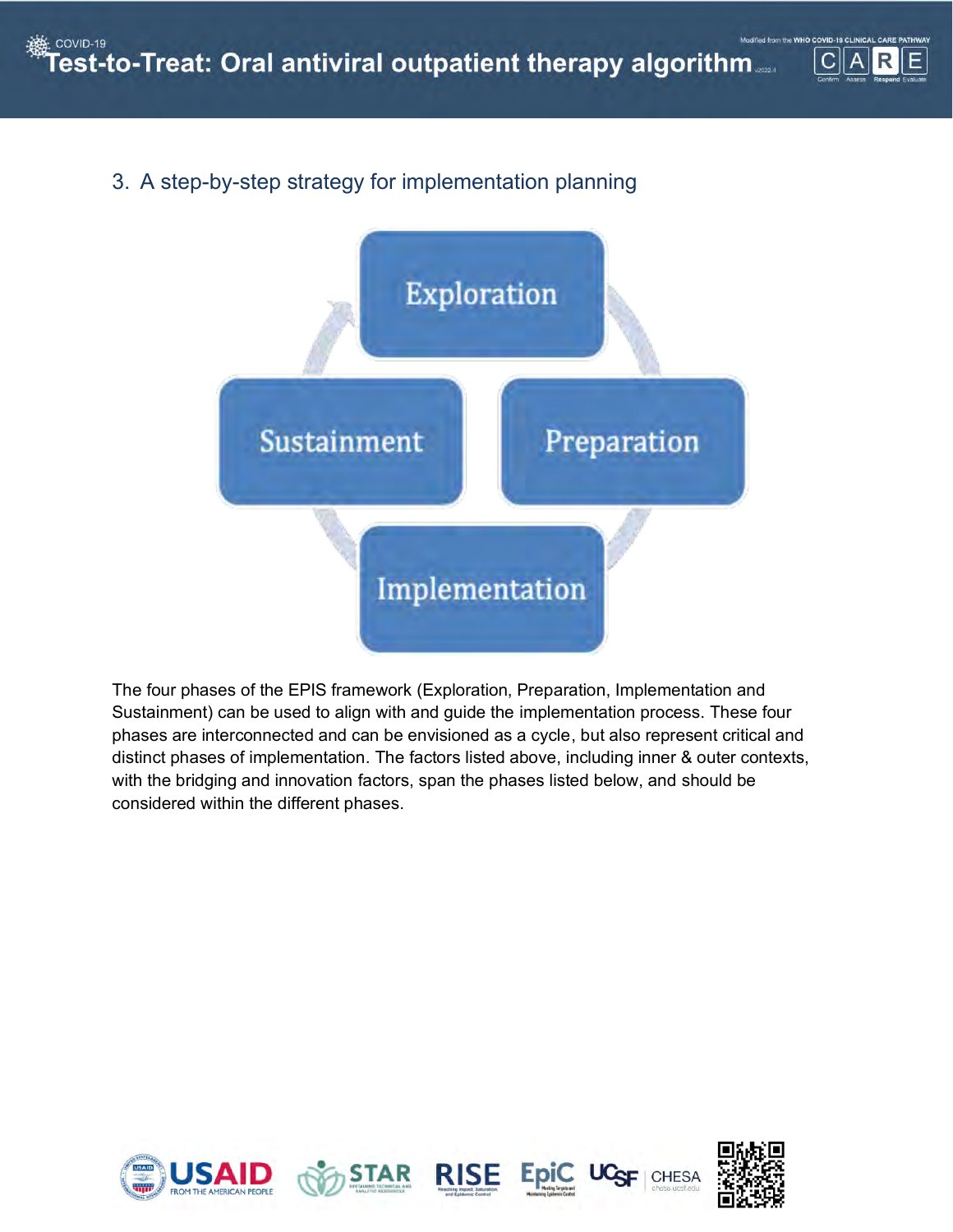

# EPIS Framework

*The four phases of the EPIS framework can be envisioned as a cycle, but also represent critical and distinct phases of implementation.*

# Exploration



- $\Box$  Is there government buy-in for local Test-to-Treat implementation?
- $\Box$  Can the intervention be delivered with the current in-country workforce?
- $\Box$  Are there appropriate service delivery venues for Test-to-Treat implementation?
- $\Box$  What Test-to-Treat strategies exist currently to draw from?
- $\Box$  Are medications approved and available? At the national level? And the local level?
- $\Box$  Are tests, including rapid tests, approved and available? At the national level? And the local level?

## Preparedness



- $\Box$  Identification of local champions/early adopters.
- $\Box$  Engage local expert and stakeholders for review of algorithm, and adaptation for the local context.
- $\Box$  Review the health systems and venue considerations for adequate service delivery.
- $\Box$  Evaluate the existing barriers, and facilitators, to Test-to-Treat.
- $\Box$  Determine relevant training needs in terms of triage and identification of adverse events; develop and adapt training materials as necessary.
- $\Box$  Develop a new product introduction strategy, incorporating local demand generation activities.

# Implementation



- D Develop Standard Operating Procedures.
- $\Box$  Conduct training for venue staff on the clinical algorithm.
- $\Box$  Provide training on the use of oral antivirals to clinician providers (nurses, physicians and pharmacists) to promote comfort with use of antivirals.
- $\Box$  Market services, with demand generation activity at the venue level.
- $\Box$  Define supportive supervision and quality monitoring activities.
- $\Box$  Develop and implement process monitoring logs, i.e., number of clients, eligibility and successful treatment dispensation.

## Sustainment

 $\Box$  Engage MOH to support scale-up, resources and policy change.



- $\Box$  Integrate Test-to-Treat into existing health programs.
- $\Box$  Promote continued use of the new practice, and strategy for refresher training as new treatments are introduced.
- $\Box$  Incorporate necessary monitoring processes into MOH reporting strategies.









CHES.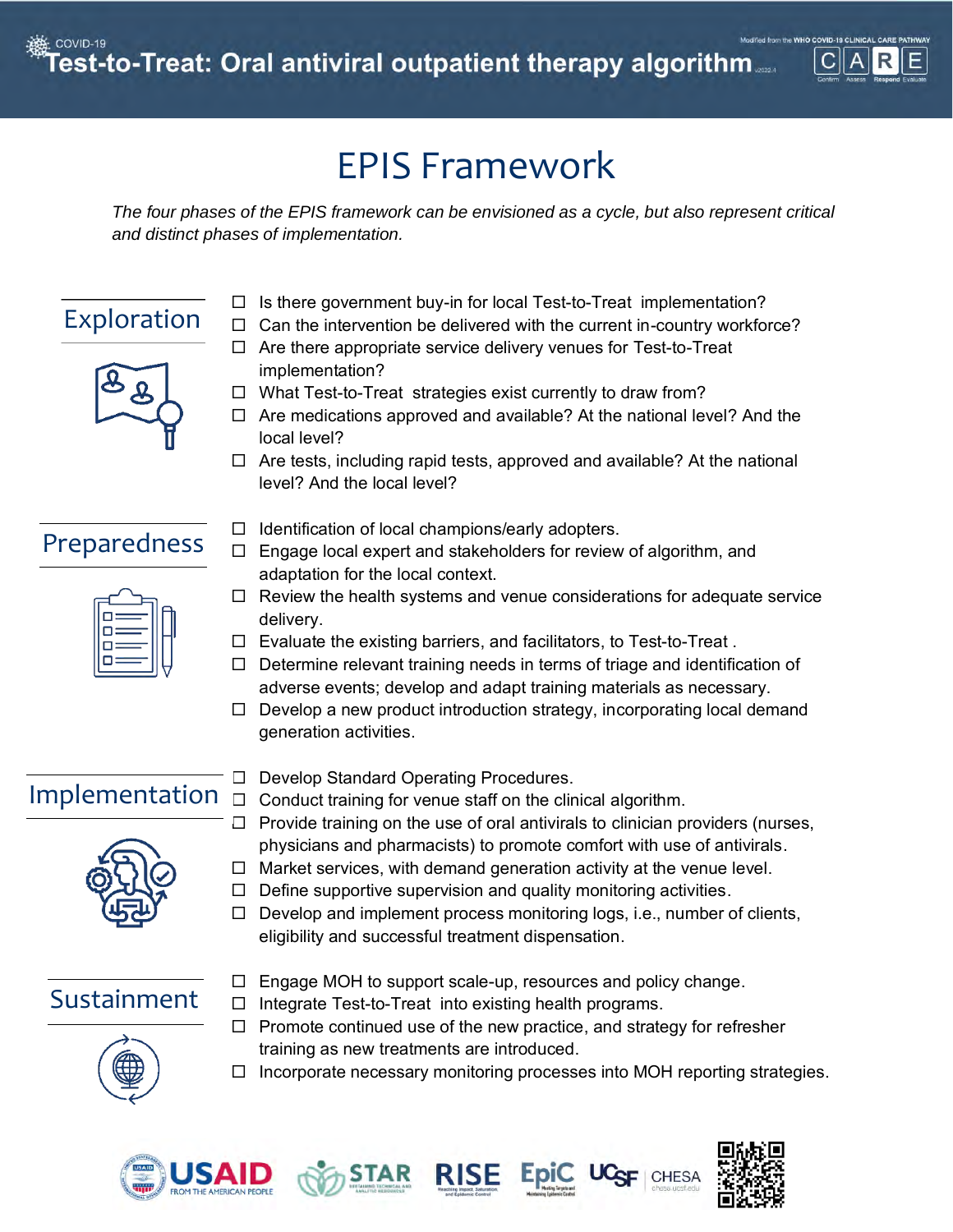

## 4. Further resources for Rapid Point of Care tests

Listed here are various resources related to COVID testing. This list is provided as a reference, and sources may change as the knowledge, evidence and guidance around testing continues to evolve.

#### [WHO: Antigen-detection in the diagnosis of SARS-CoV-2 infection](https://www.who.int/publications/i/item/antigen-detection-in-the-diagnosis-of-sars-cov-2infection-using-rapid-immunoassays)

(World Health Organization; updated 6 October 2021; last accessed 17 May 2022; Interim guidance offering recommendations on the priority uses of antigen-detecting rapid diagnostic tests (Ag-RDTs) in specific populations and settings)

#### [Rockefeller Foundation: Dashboard/COVID-19 Diagnostics](https://www.rockefellerfoundation.org/lmic-covid-19-diagnostic-resources/dashboards/)

(The Rockefeller Foundation; last accessed 17 May 2022; interactive dashboards provides users with a mechanism to sort and filter three separate databases using key product features (including diagnostic target, platform type, sensitivity, specificity, time to results, throughput, etc.)

### 5. Further resources for COVID oral antivirals

Listed here are various resources related to COVID treatment. This list is provided as a reference, and sources may change as the knowledge, evidence, and guidance around medications and treatment options for COVID continues to evolve.

#### [IDSA Guidelines on the Treatment and Management of Patients with COVID-19](https://www.idsociety.org/practice-guideline/covid-19-guideline-treatment-and-management/#toc-18)

(Infectious Disease Society of America; updated 10 May 2022; last accessed 17 May 2022; recommendations with comments related to the clinical practice guideline for the treatment and management of COVID-19)

#### [NIH Guidelines on Therapeutic Management of Nonhospitalized Adults With COVID-19](https://www.covid19treatmentguidelines.nih.gov/management/clinical-management/nonhospitalized-adults--therapeutic-management/)

(National Institutes of Health; updated 8 April 2022; last accessed 17 May 2022; therapeutic management of nonhospitalized adults with COVID-19)

#### [WHO Therapeutics and COVID-19 Living Guideline](https://www.who.int/publications-detail-redirect/WHO-2019-nCoV-therapeutics-2022.3)

(World Health Organization; updated 22 April 2022; last accessed 17 May 2022; contains the WHO's most up-to-date recommendations for the use of therapeutics in the treatment of COVID-19)

#### [University of Liverpool COVID-19 Drug Interactions](https://www.covid19-druginteractions.org/checker)

(University of Liverpool; last accessed 17 May 2022; tool to identify COVID-19 drug interactions)